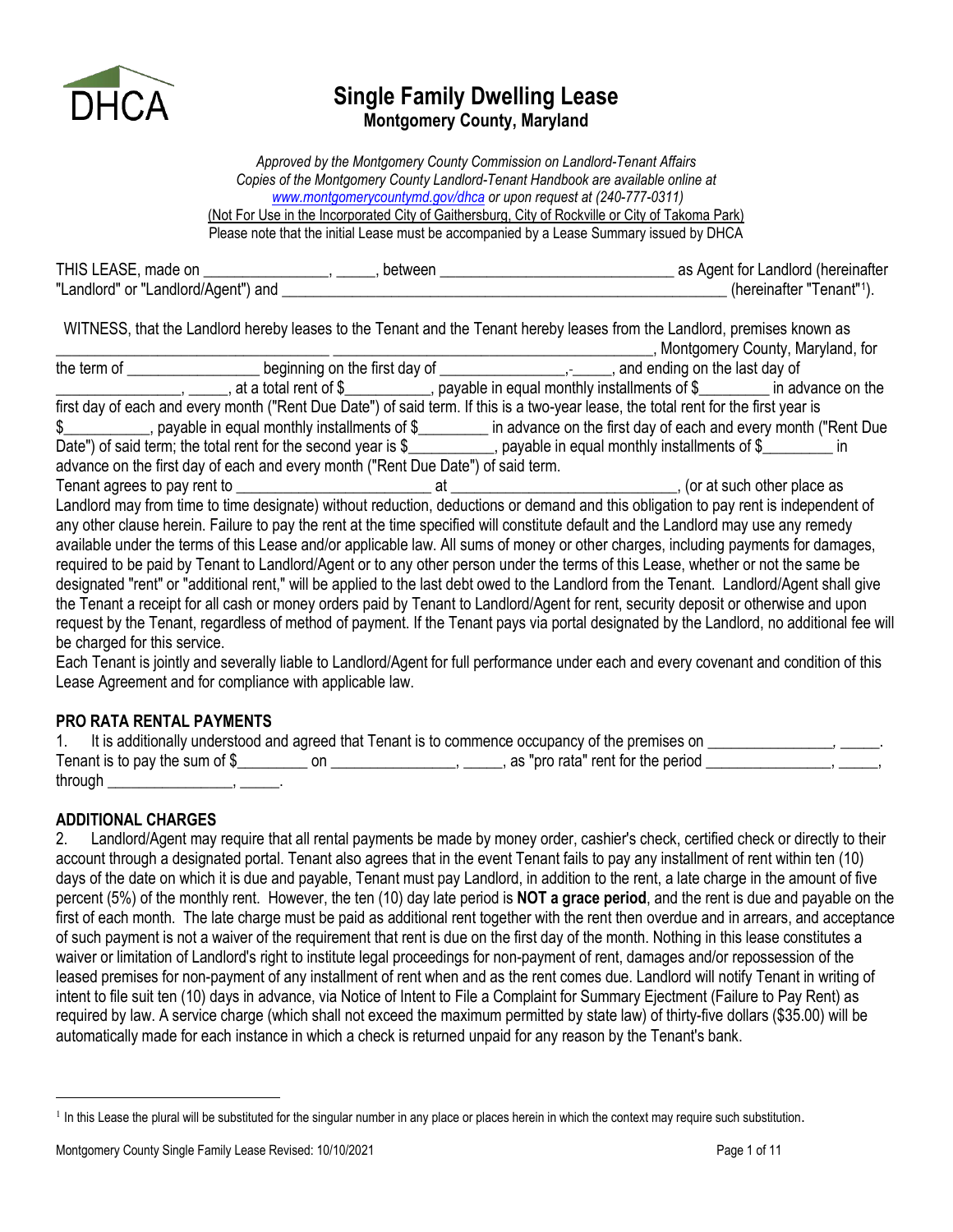# **SECURITY DEPOSIT**

3. In accordance with the Annotated Code of Maryland, Real Property Article, Tenant has deposited with the Landlord/Agent the sum of **and the sum of the sum of the sum of the sum of the sum of the sum of the sum of the sum of the sum of the sum of the sum of the sum of the sum of the sum of the sum of the sum of the sum of the sum of the sum of t** 

acknowledged, which sum does not exceed the equivalent of two (2) months' rent, which is to be held as collateral security and applied on any unpaid rent or unpaid utility bill that may remain due and owing at the expiration of this Lease, any extension or holding over period, or applied to any damages to the premises in excess of ordinary wear and tear caused by the Tenant, the Tenant's family, guests, agents, employees, trades people, or pets, or other damages and expenses suffered by Landlord as a result of a breach of any covenant or provision of this Lease. Tenant may not utilize the security deposit as rent and must not apply the same as the last month's rent. The security deposit will be deposited and maintained in an escrow account in a federally insured financial institution which does business in the State of Maryland, devoted exclusively to security deposits, within thirty (30) days after it has been received. The security deposit may be held in insured certificates of deposit at branches of a federally insured financial institution within the State of Maryland or in securities issued by the federal government or the State of Maryland.

Within 45 days after the end of the tenancy, the landlord shall return the security deposit to the tenant together with simple interest which has accrued at the daily U.S. Treasury yield curve rate for 1 year, as of the first business day of each year, or 1.5%, whichever is greater, less any damages rightfully withheld. For any year in which the landlord has held the security deposit for less than the full year, the landlord shall pay an amount of interest calculated by:

 1. Multiplying the amount of the deposit by the daily U.S. Treasury yield curve rate for 1 year that was in effect as of the first business day of that calendar year, or 1.5%, whichever is greater; and

 2. Multiplying the result obtained under item 1 of this subparagraph by a fraction, the numerator of which is the number of months that the deposit was held that year and the denominator of which is 12.

 Interest shall accrue at six-month intervals from the day the tenant gives the landlord the security deposit. Interest is not compounded. Interest shall be payable only on security deposits of \$ 50 or more.

 A landlord is entitled to rely on the list of yield curve rates or the customized calculator maintained by the Maryland Department of Housing. The calculator can be found at: *[www.dhcd.maryland.gov/Pages/RSDCalculator/Default.aspx](http://www.dhcd.maryland.gov/Pages/RSDCalculator/Default.aspx)*

 If the landlord, without a reasonable basis, fails to return any part of the security deposit, plus accrued interest, within 45 days after the termination of the tenancy, the tenant has an action of up to threefold of the withheld amount, plus reasonable attorney's fees.

 Tenant's obligations under this Lease may not end when Tenant ceases to occupy the premises. Repairs required may be so substantial or of such a nature that work will not be completed within the forty-five (45) day period following the termination of the tenancy. In such event, Landlord reserves the right to pursue Tenant for reimbursement for expenses incurred to repair damages to the premises. This clause does not excuse the Landlord from compliance with applicable statutory provisions governing return of the security deposit.

 In the event of a sale of the property upon which the premises is situated or the transfer or assignment by the Landlord/Agent of this Lease, the Landlord/Agent has the obligation to transfer the security deposit to the transferee and Landlord/Agent is released from all liability for the return of the security deposit, and the Tenant must look solely to the new Landlord/Agent for the return of his security deposit. It is agreed that the foregoing will apply to every transfer or assignment made of the security deposit to a new Landlord/Agent.

 In the event of any rightful or permitted assignment of this Lease by the Tenant to any assignee or sublessee, the security deposit is deemed to be held by the Landlord/Agent as a deposit made by the assigned or sublessee and the Landlord/Agent will have no further liability with respect to return of such security deposit to the assignor.

 The Landlord or Landlord's estate, but not the managing agent or court appointed receiver, will remain liable to the Tenant for the maintenance of the security deposit as required by law.

 Failure of the Landlord to comply with the security deposit law may result in the Landlord being liable to the Tenant for a penalty of up to three (3) times the security deposit withheld, plus reasonable attorney's fees.

#### **POSSESSION**

**4.** If on the date of this Lease another person is occupying the premises and Landlord is unable to deliver possession on or before the commencement of the term of this Lease, Tenant's right of possession hereunder is postponed until said premises are vacated by such other person, and the rent due hereunder must abate at the rate of one thirtieth (1/30) of a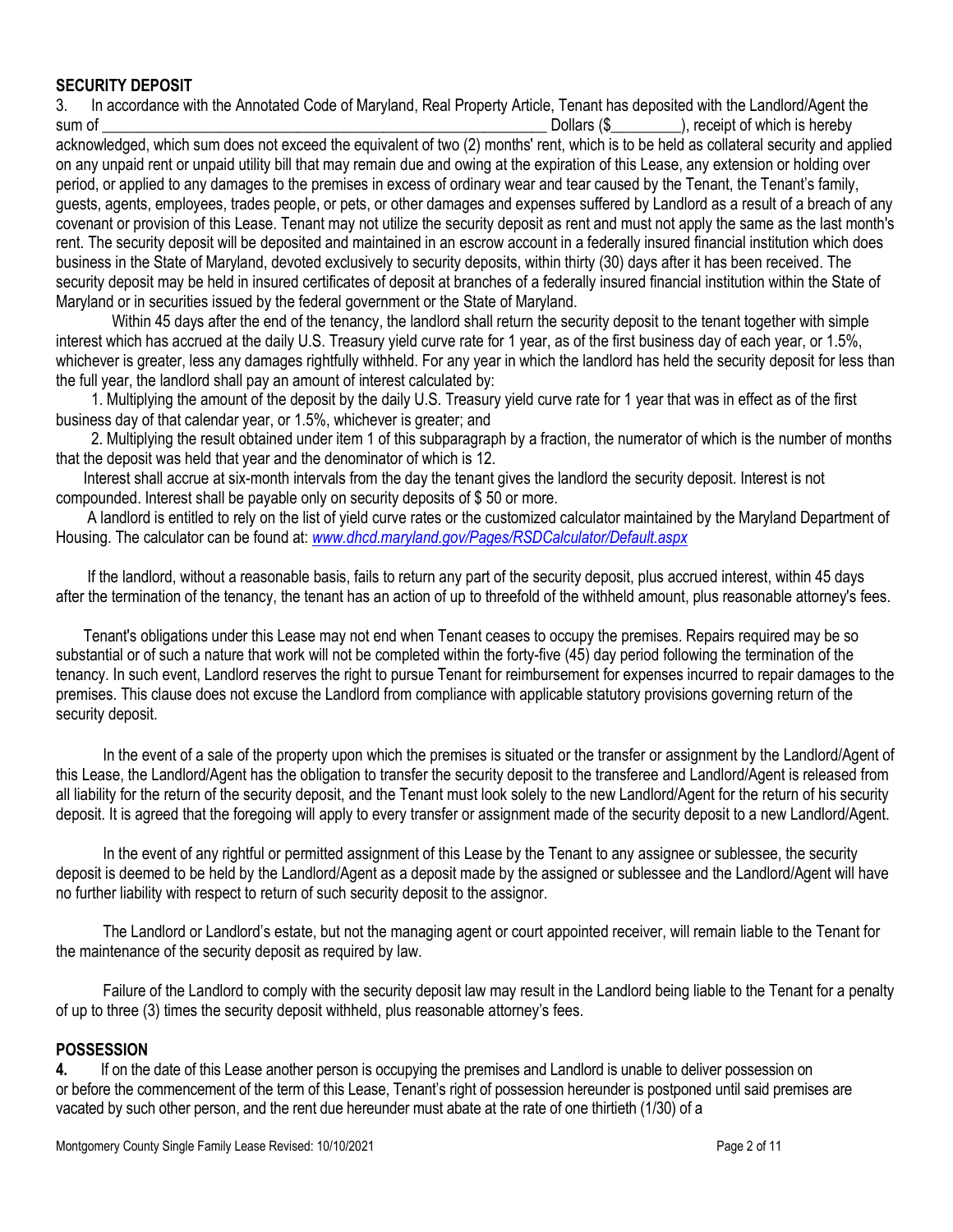monthly installment for each day that possession is postponed. In such event, the Tenant, on written notice to the Landlord before possession is delivered, may terminate, cancel, and rescind the lease; the security deposit and rent paid must be returned to the Tenant within fifteen (15) business days after Landlord's receipt of the notice.

### **ACCEPTANCE OF PROPERTY**

5. a. Delivered in compliance with law. Landlord covenants that the leased premises and all common areas are delivered in a clean, safe and sanitary condition, free of rodents and vermin, in a habitable condition, and in complete compliance with all applicable law. Tenant acknowledges that he/she has been given an opportunity to examine the premises, that he/she has examined the premises and found them to be in satisfactory condition, unless otherwise specified herein.

 b. List of existing damages. Tenant has the right to have the dwelling unit inspected by the Landlord in the Tenant's presence, to make a written list of any damages existing at the commencement of the tenancy. The Tenant must make this request by certified mail to the Landlord within fifteen (15) days of the Tenant's occupancy. Upon landlord's receipt of the form, Landlord must promptly inspect the dwelling unit to confirm or deny the existence of the damages claimed to exist prior to Tenant's occupancy. A copy of the inspection report must be given to the Tenant. Tenant acknowledges that he/she has been supplied a form on which to list existing damages, attached to the lease.

 c. Landlord's covenant to repair and express warranty of habitability. Montgomery County Code Chapter 8, "Building;" Chapter 22, "Fire Prevention;" Chapter 26, "Housing and Building Standards;" and Chapter 59, "Zoning," are incorporated by reference into this Lease.

#### **USES/AUTHORIZED OCCUPANT**

6. The premises will be used solely for residential purposes and be occupied by no more than **\_\_\_\_\_\_\_** persons, including children. The following persons and no others, except after born children, are authorized by Landlord to reside within the demised premises:

**\_\_\_\_\_\_\_\_\_\_\_\_\_\_\_\_\_\_\_\_\_\_\_\_\_\_\_\_\_\_\_\_\_\_\_\_\_\_\_\_\_\_\_\_\_\_\_\_\_\_\_\_\_\_\_\_\_\_\_\_\_\_\_\_\_\_\_\_\_\_\_\_\_\_\_\_\_\_\_\_ \_\_\_\_\_\_\_\_\_\_\_\_\_\_\_\_\_\_\_\_\_\_\_\_\_\_\_\_\_\_\_\_\_\_\_\_\_\_\_\_\_\_\_\_\_\_\_\_\_\_\_\_\_\_\_\_\_\_\_\_\_\_\_\_\_\_\_\_\_\_\_\_\_\_\_\_\_\_\_\_ \_\_\_\_\_\_\_\_\_\_\_\_\_\_\_\_\_\_\_\_\_\_\_\_\_\_\_\_\_\_\_\_\_\_\_\_\_\_\_\_\_\_\_\_\_\_\_\_\_\_\_\_\_\_\_\_\_\_\_\_\_\_\_\_\_\_\_\_\_\_\_\_\_\_\_\_\_\_\_\_ \_\_\_\_\_\_\_\_\_\_\_\_\_\_\_\_\_\_\_\_\_\_\_\_\_\_\_\_\_\_\_\_\_\_\_\_\_\_\_\_\_\_\_\_\_\_\_\_\_\_\_\_\_\_\_\_\_\_\_\_\_\_\_\_\_\_\_\_\_\_\_\_\_\_\_\_\_\_\_\_**

Tenant will not use the premises for any disorderly or unlawful purposes or cause disruption to the quiet enjoyment of others and will comply with all applicable Federal, State, County and local laws and ordinance. Tenant agrees that quiet enjoyment includes not knowingly allowing or permitting controlled dangerous substances or paraphernalia within the leased premises or common areas.

**Guests.** Persons visiting Tenant may not reside at the premises for more than two (2) weeks total during any calendar year, unless written permission is first secured from Landlord. Tenant's guests and visitors must abide by all applicable covenants and rules contained in this Lease, and a breach of the lease by a guest or visitor will be treated as a breach by Tenant.

# **COMMON OWNERSHIP COMMUNITY RULES AND REGULATIONS**

7. Tenant, Tenant's family, guests and employees must abide by all rules and regulations and all notices governing the property now or hereafter in effect by the \_\_\_\_\_\_\_\_\_\_\_\_\_\_\_\_\_\_\_\_\_\_\_\_\_\_\_\_\_\_\_\_\_\_\_\_\_\_\_\_\_\_\_\_\_\_\_\_\_\_\_\_\_\_\_\_\_\_\_ (print name of common ownership community, if applicable), that are brought to the attention of the tenant, that the tenant consents to in writing, and that are reasonably necessary to preserve the property of the landlord, other tenants, or any other person.

A copy of this Lease Agreement will be submitted to the Association if required by the Association. Any obligation of the owner that affects the use and occupancy of the unit or any common area associated with the unit is enforceable against the Tenant. Tenant acknowledges receipt of a copy of the Association rules and regulations. In addition, the Declaration of Covenants and Bylaws, where applicable, are currently on file in the Depository of the Clerk of the Montgomery County Circuit Court. Failure to cure any violations on the part of the Tenant will be deemed a breach of this Lease and Tenant will be responsible for the cost of any fines levied upon the Landlord as a result of this failure.

(Initials) **\_\_\_\_\_\_\_ \_\_\_\_\_\_\_ \_\_\_\_\_\_\_ \_\_\_\_\_\_\_**

#### **PETS**

8. The Tenant is not allowed to keep pets on the premises except with the written permission of the Landlord/Agent. A Tenant who has pets must have the premises de-fleaed and de-ticked by a professional exterminator, and if carpeted, the carpeting shampooed by a professional carpet cleaner, at the termination of occupancy. Tenant must provide a receipt from a contractor for work performed. For all other damages, Tenant agrees to pay for all damages to the premises caused by pets. Tenant is authorized to have pets:

YES NO # ALLOWED **\_\_\_\_** TYPE OF PET(S) **\_\_\_\_\_\_\_\_\_\_\_\_\_\_\_\_\_\_** WEIGHT **\_\_\_\_**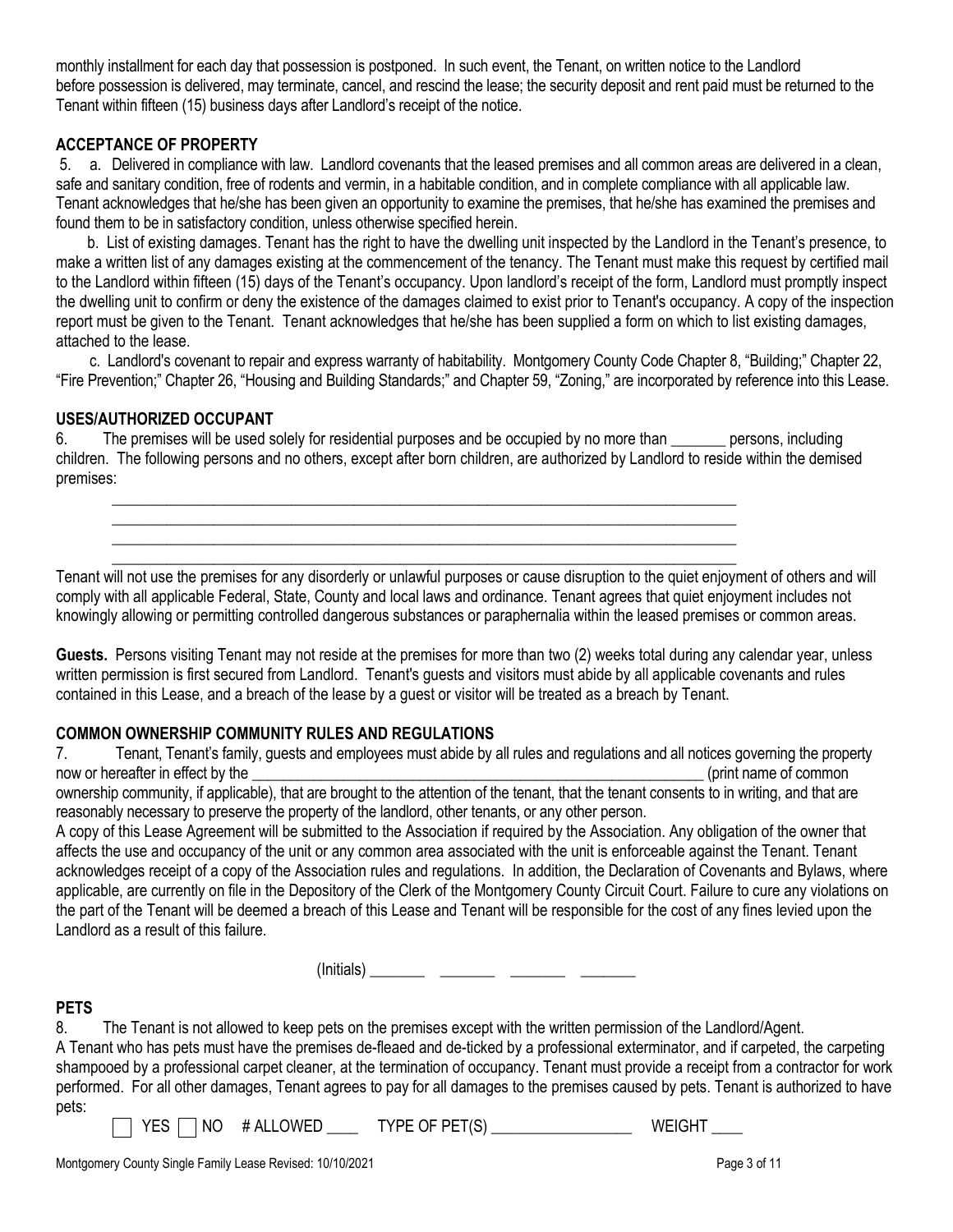# **MAINTENANCE**

9. Tenant must generally maintain the rental dwelling and the garage, shed and other appurtenances, if any, in a clean, sanitary and safe condition. Such maintenance includes the caulking of bathtubs and sinks; replacement of HVAC filters, fuses, batteries and light bulbs, resetting of circuit breakers; clearing of gutters and downspouts, window wells and drainage areas; cleaning of carpets, chimneys, fireplaces and pools (as applicable); and cleaning of appliances including, but not limited to, stoves and microwave ovens, refrigerators and freezers, garbage disposals, trash compactors, dishwashers, washing machines, clothes dryers, window air conditioning units, humidifiers and de-humidifiers. Tenant is responsible for general control and elimination of household pests including, but not limited to, fleas, ticks, roaches, silverfish, ants, crickets and rodents. Tenant shall be responsible for replacement of broken glass and screens. Tenant shall be responsible for cutting and watering the grass as necessary. Tenant is responsible for keeping plumbing fixtures clean, sanitary and maintaining commode, drains and air gaps free of blockages, and operate all electrical and plumbing fixtures properly.

 Tenant must not refinish or shellac the wood floors and shall keep them waxed. Tenant must keep at least 80% of the floor area covered with rugs or carpeting. Tenant must keep grass trimmed and maintained; must remove leaves and debris; must promptly remove ice and snow from all walks, steps and drives; and must maintain grounds in good condition. Tenant must keep the premises heated and turn off water to exterior spigots in cold weather to avoid freezing pipes.

 Landlord/Agent is responsible for replacement of or repairs to structural elements of the building, major appliances (including washers and dryers) and electrical, plumbing, heating and air conditioning systems. Structural elements include, but are not limited to, the roof, floor and ceiling systems; bearing walls and partitions; columns, lintels, girders and load-bearing beams; foundation systems and footings; all interior stair-carriage systems; all necessary materials required for the joining, support, fastening or attachment of the foregoing items; all components of the exterior designed to prevent infiltration of water (i.e., paint, shingles, siding and trims); and hand railings, steps, sidewalks and driveways. In the event of a bona fide emergency, and if notification to the Landlord/Agent is impractical or impossible, the Tenant may request reasonable and necessary repairs to alleviate the emergency condition at Landlord's expense; Tenant must immediately notify the Landlord in writing of such repairs.

 Tenant must promptly report to Landlord any problems requiring repairs or replacement beyond general maintenance. *Tenant must not order repairs or replacements without prior written approval from the Landlord/Agent.* It is further agreed and understood that in the event the items described as Tenant's responsibilities in this lease are not properly maintained in accordance with the terms hereof, after ten (10) days' written notice from the Landlord/Agent to Tenant of the need for maintenance if the maintenance is not performed, the Landlord/Agent has the right to complete the necessary maintenance and charge \$50 per occurrence for maintenance that is the responsibility of the tenant, up to \$250 per year. The Landlord may consider the failure of the Tenant to maintain the property in accordance with Tenant's responsibilities as a breach of this Lease and may elect to terminate the tenancy. If a landlord fails to correct violations cited by DHCA's Housing Code Enforcement Unit within the timeframe prescribed, the Director of DHCA, **may**, upon request by the Tenant, allow the Tenant to make said repair and deduct the cost from the rent (up to one month's rent). Tenant is responsible for any costs incurred for repairs or replacements made necessary due to abuse or negligent acts of commission or omission (including a failure to report a problem to Landlord/Agent in a timely manner) by the Tenant, his family, guests, employees, invitees or pets.

#### **UTILITIES**

10. Tenant must pay all utility bills that are individually metered or charged to the premises as and when the same shall become due, and make all required deposits, therefore. Tenant is responsible for the following utilities:

(Check all that apply):  $\Box$  gas  $\Box$  electric  $\Box$  water and sewer  $\Box$  telephone  $\Box$  cable Other

Additionally, Tenant is responsible for trash removal charges if a private hauler provides that service and the premises is not located in a County trash collection district. The Tenant agrees to furnish a receipted water bill for the above premises to Landlord/Agent at termination of the Lease, extension or renewals thereof. Landlord is not required to install cable, phone lines, jacks, cable wiring or multiple phone line access.

#### **SMOKE DETECTORS**

11. a. Landlord/Agent certifies that smoke detectors have been installed and are in proper working condition in accordance with applicable law prior to Tenant's occupancy. It is the responsibility of Tenant to check smoke detectors periodically during the tenancy and replace batteries as necessary to keep the smoke detectors in proper working condition and to report any malfunctions to Landlord/Agent in writing. Landlords MUST replace all smoke detectors manufactured more than 10 years ago.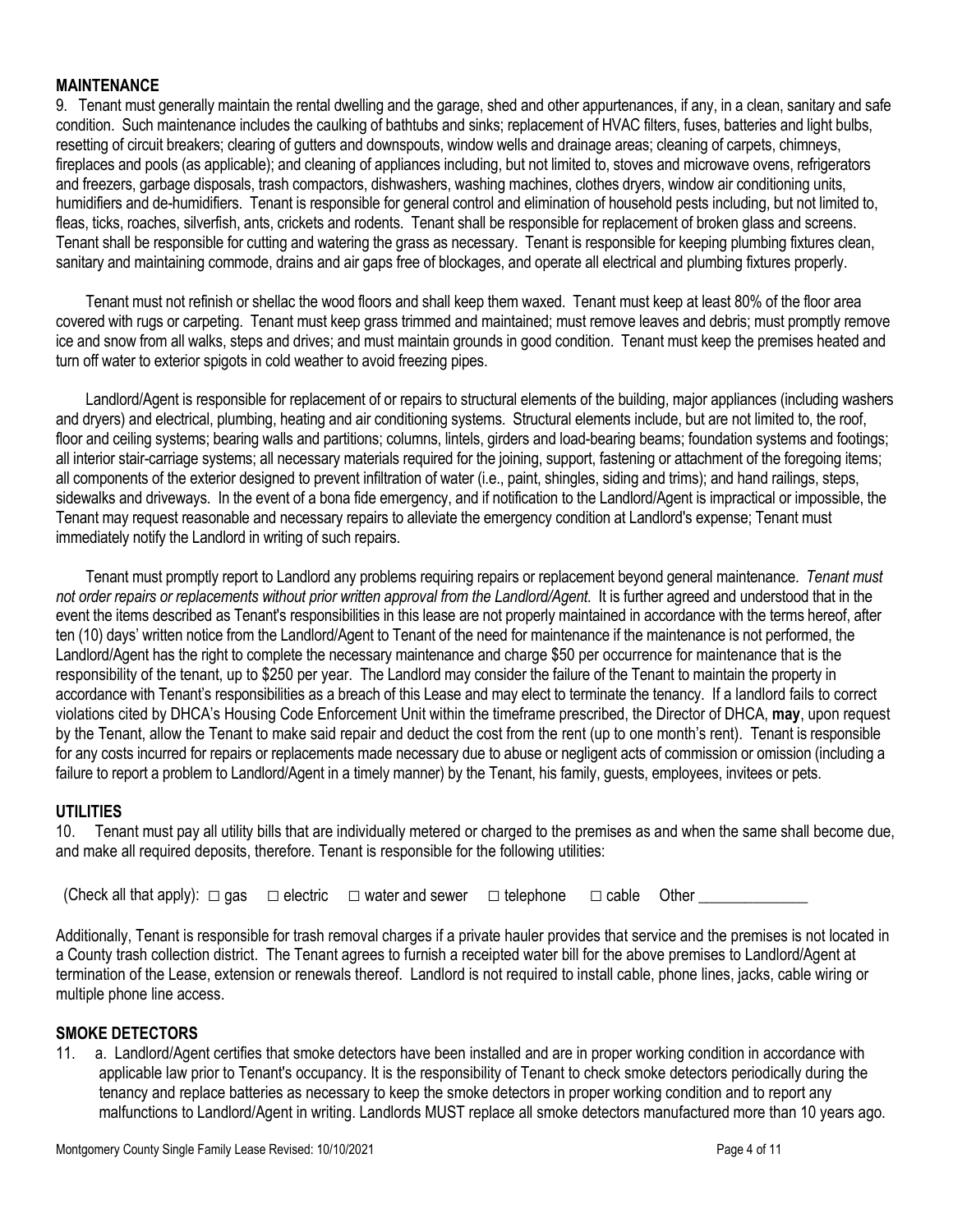- b. **Landlord must install at least one lithium ion sealed 10-year battery-operated smoke detector or an electrical AC voltage hard-wired smoke detector with a battery backup in each sleeping area**.
- **c. If the premises contain fuel-burning appliances, the Landlord must install a carbon-monoxide detector.**

## **ALTERATIONS**

12. Tenant, without the prior written permission of the Landlord/Agent, will not remodel or make any structural changes, alterations or additions to the premises; will not paper, paint or decorate; will not install, attach, remove or exchange appliances or equipment, such as air conditioning, heating, refrigerator or cooking units, radio or television antennae, subscription or pay television devices and wiring, satellite dishes; will not drive nails or other devices into the walls or woodwork (a reasonable number of picture hangers excepted); and will not change the existing locks of the premises or install additional locks without written consent of the Landlord/Agent.

#### **VEHICLE/PARKING**

13. No motor vehicle, trailer or other such vehicle may be parked on the premises without current license plates and said vehicles must be in operating condition. Vehicles may be parked only in garages, driveways, assigned spaces, if provided, or on the street or as regulated by the Condominium, Homeowners or Cooperative Association named in Paragraph 7. Landlord/Agent assumes no responsibility or liability whatsoever for the loss of or damage to any vehicle while parked in said area other than loss or damage occasioned by negligence of Landlord/Agent.

#### **SUBLET/ASSIGNMENT**

14. Tenant must not assign this Lease or sublet the premises or any portion thereof, or transfer possession or occupancy to any other person or persons without the prior written consent of the Landlord/Agent, which consent must not be unreasonably withheld provided that the prospective assignee or subtenant satisfies established standards set forth by Landlord for all prospective tenants including, but not limited to, a credit check, rental and employment references and Tenant's payment of \$ service charge, which must be fair and reasonable, defraying Landlord's expenses incidental to processing the application for assignment or sub-tenancy. In the case of subletting, Tenant may be held liable for any breach of this Lease by subtenant. This section does not apply to premises located in a common ownership community that legally restricts or prohibits subletting or assignments.

#### **INSURANCE**

15. Landlord's insurance policy does not provide tenant coverage for personal belongings. Tenant will do nothing and permit nothing to be done on or about the premise and common areas, which will contravene any insurance policy covering the same.

 $\Box$  Tenant is strongly advised to obtain appropriate Renter's Insurance to protect Tenant's personal belongings and liability coverage.

 $\Box$  Tenant is required to obtain Renter's Insurance and provide proof of insurance to the Landlord upon the signing of this Lease. (init)

#### **HOLD HARMLESS**

16. Tenant will indemnify and hold Landlord/Agent harmless from all loss, claim or damage caused by any accident, injury, or damage to any person or property occurring anywhere on or about the leased premises which is within the exclusive control of the Tenant, unless damage, injury or accident is caused by Landlord's/Agent's negligence or violation of law. Further, Landlord/Agent is not liable for any loss or damage to property of Tenant caused by vermin or by rain, storm water or steam that may leak into or flow from any part of the said premises or from any source except where such loss or damage results from Landlord's negligence or violation of law.

#### **LANDLORD/AGENT ACCESS TO PREMISES**

17. a. The Landlord/Agent may enter the dwelling unit after giving due notice (24 hours) to the Tenant and the Tenant has not unreasonably objected, to: make necessary repairs, decorations, alterations or improvements; supply services during normal business hours, except in an emergency; or when the Landlord has good cause to believe that the Tenant may have damaged the dwelling unit or may be in violation of County, State, or Federal law; or exhibit the dwelling unit to prospective purchasers, mortgages, or tenants only during normal business hours, including weekends, except as the Landlord/Agent and Tenant otherwise agree. Landlord/Agent may enter the dwelling unit immediately without notice to Tenant in an emergency.

b. Landlord/Agent may enter the dwelling unit after providing 72 hours' notice to the Tenant when the Landlord is required to allow access to the Department of Housing and Community Affairs for an inspection. Any requests for service from Tenant or repairs will be construed to mean that permission to enter the unit has been granted for making requested repairs. However, this does not relieve the Landlord's obligation to give 24 hours' notice to the Tenant before entering the unit.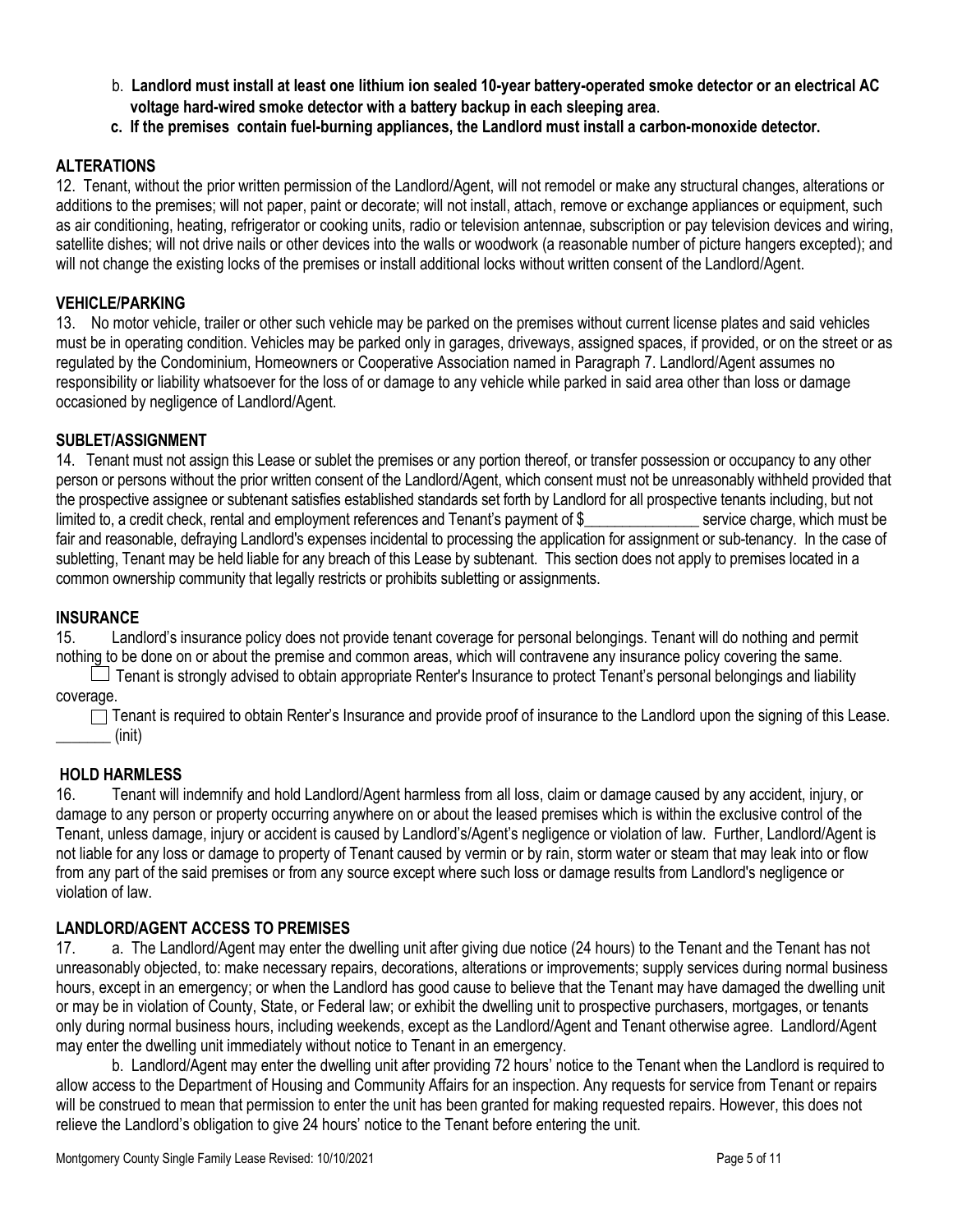c. During the last 60 (sixty) days of the term of this Lease or any extension thereof, Landlord/Agent may enter the premises to exhibit the same to other persons. Tenant agrees to cooperate with Landlord or his Agent in showing the property. Tenant is advised that on occasion he/she may be asked to exhibit the premises on less than twenty-four (24) hours' notice. Initials: (Tenant) \_\_\_\_\_\_\_\_ (Landlord)

# **DEFAULT**

18. a. In the event of any default, other than the default of failure to pay rent and late charges, or if the Landlord/Agent deems the tenancy of the Tenant undesirable by reason of objectionable or improper conduct on the part of the Tenant, his/her family, employees, guests, or invitees by causing annoyance to neighbors or should the Tenant occupy the subject premises in violation of any rule, regulation or ordinance issued or promulgated by the Landlord/Agent, the Association identified in Paragraph 9 herein, any governmental rental authority, or any federal, state or local law, then and in any of said events; the Landlord/Agent will have the right to terminate this lease by giving to the Tenant personally or sending via first class mail, thirty (30) day written notice to quit and vacate the premises containing the basis for the termination. However, if the breach of lease involves behavior by the Tenant, or by a person on the premises with the Tenant's consent, which demonstrates a clear and imminent danger of the Tenant or person doing serious harm to themselves, other tenants, the landlord, the landlord's property or representatives, or any other person on the premises, the Landlord/Agent has the right to terminate this Lease by serving the Tenant with a fourteen (14) day written notice to quit and vacate the premises which contains the basis for the termination. Tenant may be served in person or by first class mail. At the expiration of said notice or any shorter period conferred under or by operation of law, the Landlord/Agent may use any remedy provided by law for the repossession of the premises and the recovery of delinquent rent.

b. Failure to pay rent and late charges as specified herein will constitute a default. In the event of such a default, the Landlord/Agent may file a Complaint in the District Court for Failure to Pay Rent-Landlord's Complaint for Repossession of Rented Property.

#### **COURT AWARDED LEGAL FEES**

19. In an action by the Landlord to recover possession of the leased premises, including a non-payment of rent action, the Tenant is obligated to pay actual court costs, legal costs and attorney fees awarded by a court. If reasonable attorney's fees are awarded by the Court in a Failure to Pay Rent action, the attorney's fees are not part of the Tenant's rent and need not be paid to redeem the premises. If the Tenant is the prevailing party and/or costs and attorney's fees are awarded by the court, the Landlord is obligated to pay those fees and costs.

#### **RETALIATORY EVICTION**

20. a. No retaliatory action will be taken by the Landlord/Agent for any complaints made by the Tenant to any public agency, or for any lawsuit filed by the tenant against the Landlord/Agent or any other attempts by Tenant to enforce the terms of this Lease, or applicable laws, including membership in a tenants' association.

 b. The Landlord must not actually or constructively evict or attempt to evict a Tenant from, or deny a tenant access to, the dwelling unit occupied by the Tenant without following the judicial process authorized in state law to obtain possession of the dwelling unit.

#### **WAIVER**

21. Any waiver of a default hereunder should not be deemed a waiver of this Agreement of any subsequent default. Acceptance of a default does not operate as a waiver of such default, even though such acceptance continues for any extended period.

#### **TERMINATION-HOLD OVER**

22. a. Either Landlord/Agent or Tenant may terminate this Lease at the expiration of said Lease or any extension thereof by giving the other sixty days' written notice of termination. This Lease will terminate on the last day of the second complete month following delivery of such notice. If Tenant holds over after the expiration of the term of this Lease, he/she will, in the absence of any written agreement to the contrary, become a Tenant from month to month at the monthly rate in effect during the last month of the expiring term. All other terms and provisions of this Lease shall remain in full force and effect.

b. Failure to vacate the premises after proper notice has been given may result in the Tenant being held accountable for rent for the period of the holdover and for consequential damages due to an incoming Tenant's inability to enter the premises because of Tenant's holdover occupancy.

c. Tenant is responsible for the entire month's rent in the case of a hold over tenancy, although the tenant vacates prior to the end of the month.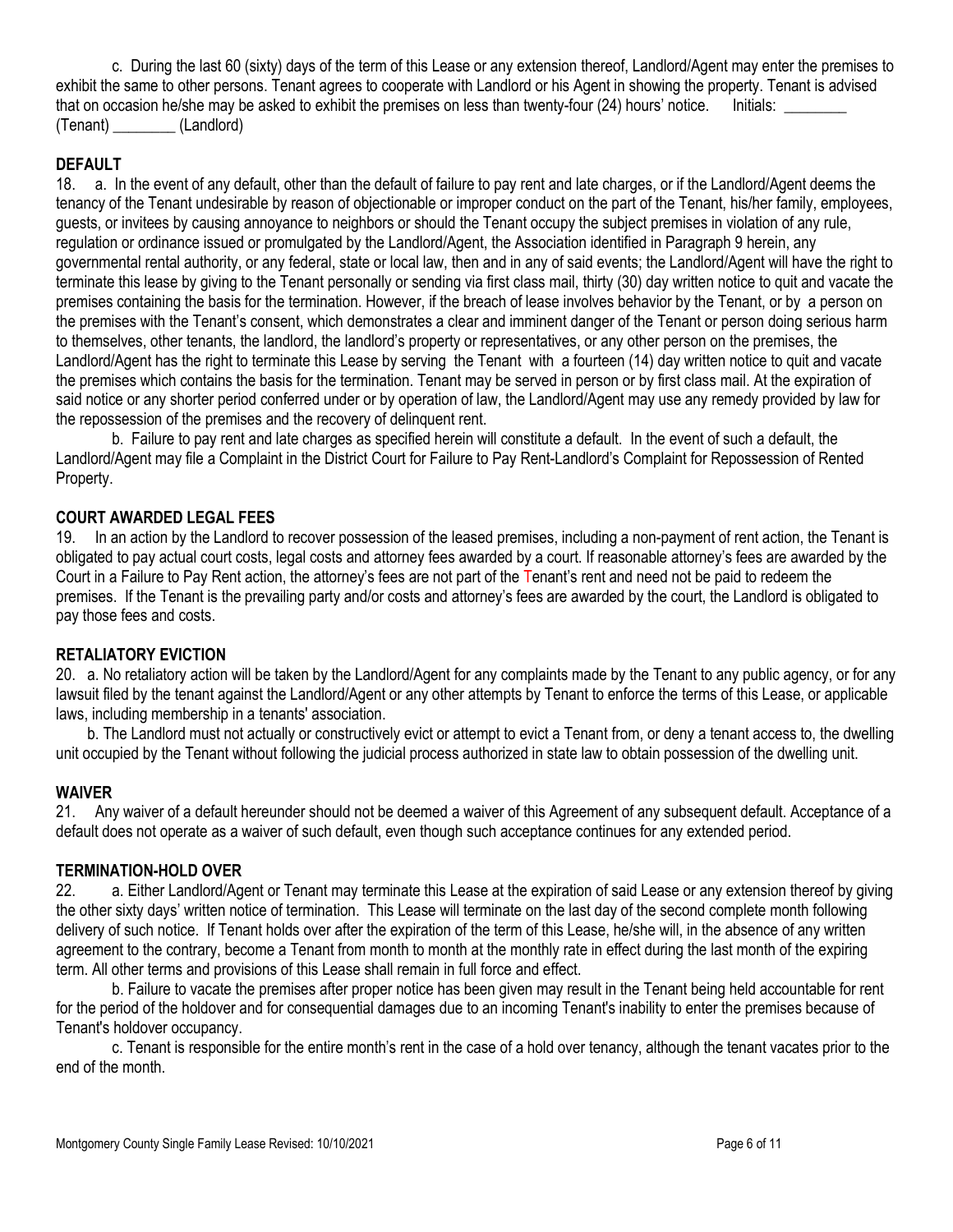#### **SURRENDER OF PREMISES/MOVE-OUT INSPECTION**

23. a. Tenant will, upon termination of this Lease, surrender the premises and all personal property of Landlord therein in good and clean condition, ordinary wear and tear accepted. Tenant will leave the premises in broom-clean condition, free of trash and debris, however, Tenant will not paint marks, plaster holes, crevices or cracks, or attempt any repair of the premises without Landlord/Agent's prior written consent. If such cleaning and removal of trash is not accomplished by the Tenant, or if the premises are not left in good and clean condition, then any action deemed necessary by the Landlord/Agent to accomplish same will be taken by the Landlord/Agent at the Tenant's expense. Tenant must deliver all keys to the Landlord/Agent within twenty-four (24) hours after vacating. Failure to comply with this requirement may be construed as sufficient cause to charge Tenant for the cost of changing locks.

b. Tenant has the right to be present at the time of inspection to determine if any damage has been done to the premises if Tenant notifies Landlord, by certified mail fifteen (15) days prior to Tenant's date of moving, of Tenant's intention to move, date of moving and new address. Upon receipt of notice, Landlord/Agent will notify Tenant by certified mail of the time and date when the premises are to be inspected. The inspection date will occur within five (5) days before or five (5) days after the date of moving as designated in Tenant's notice.

#### **ABANDONED PROPERTY**

24. Any personal property which is left on the premises for more than seven (7) days after termination of the tenancy will be considered abandoned and may, at the option of Landlord/ Agent, be disposed of at the Tenant's expense. Landlord/Agent is not liable to Tenant or any other person for the loss of property so abandoned.

#### **DESTRUCTION**

25. If the premises are rendered totally unfit for occupancy by fire, act of God, act of rioters or public enemies, or accident, the term of this Lease shall immediately cease upon the payment of rent apportioned to the day of such occurrence. If, however, the premises are only partially destroyed or damaged and Landlord decides to repair the same, such repairs will be made by Landlord without unreasonable delay, and the Tenant may be entitled to a reduced rent while repairs are being made or be provided temporary alternative housing at the Landlord's expense.

#### **SUBORDINATION**

26. This Lease is and will be subject and subordinate to the lien of any mortgage(s) or deed(s) of trust now or hereafter covering the Premises and to all renewals, modifications, consolidations, replacements and/or extensions thereof. Tenant agrees to execute any documents required to affect such subordination. The Tenant agrees to execute promptly any document(s) which the Landlord or lender(s) may request with respect thereto. If the Tenant fails to do so within fifteen (15) days from date of receipt of the written request from the Landlord or the lender(s), the Landlord will have the right, and is hereby authorized to execute on behalf of the Tenant, any such document(s). Tenant agrees to become a Tenant to any subsequent owner of the Property.

#### **ESTOPPEL CERTIFICATE**

27. Tenant will, at any time and from time to time, upon not less than fifteen (15) days prior request by Landlord, execute, acknowledge and deliver to Landlord a statement in writing, executed by Tenant, certifying (a) that this Lease is unmodified and in full force and effect (or, if there have been modifications, that this Lease is in full force and effect as modified, and setting forth such modifications) and the dates to which the additional rent and other sums payable hereunder have been paid, and (b) that there is no existing default hereunder or specifying each such default of which the signer may have knowledge and (c) that Tenant does not have any actual or pending claim against Landlord.

#### **EVICTION ASSISTANCE**

28. When giving Tenant a notice of past-due rent, issuing a written quit and vacate notice, or beginning any judicial proceeding to regain the lease premises, the Landlord must notify the Tenant that general information and assistance regarding evictions and any addenda to the lease is available from the Montgomery County Department of Housing and Community Affairs, Office of Landlord-Tenant Affairs, 1401 Rockville Pike, 4<sup>th</sup> Floor, Rockville, Maryland 20852, (240) 777-0311.

#### **AGENCY**

29. The Owner recognizes (Brokerage) and the Agent negotiating this Lease and agrees to pay a leasing fee pursuant to a separate agreement. The Owner hereby authorizes the Agent to deduct the said fee from the proceeds of rentals received by the Agent.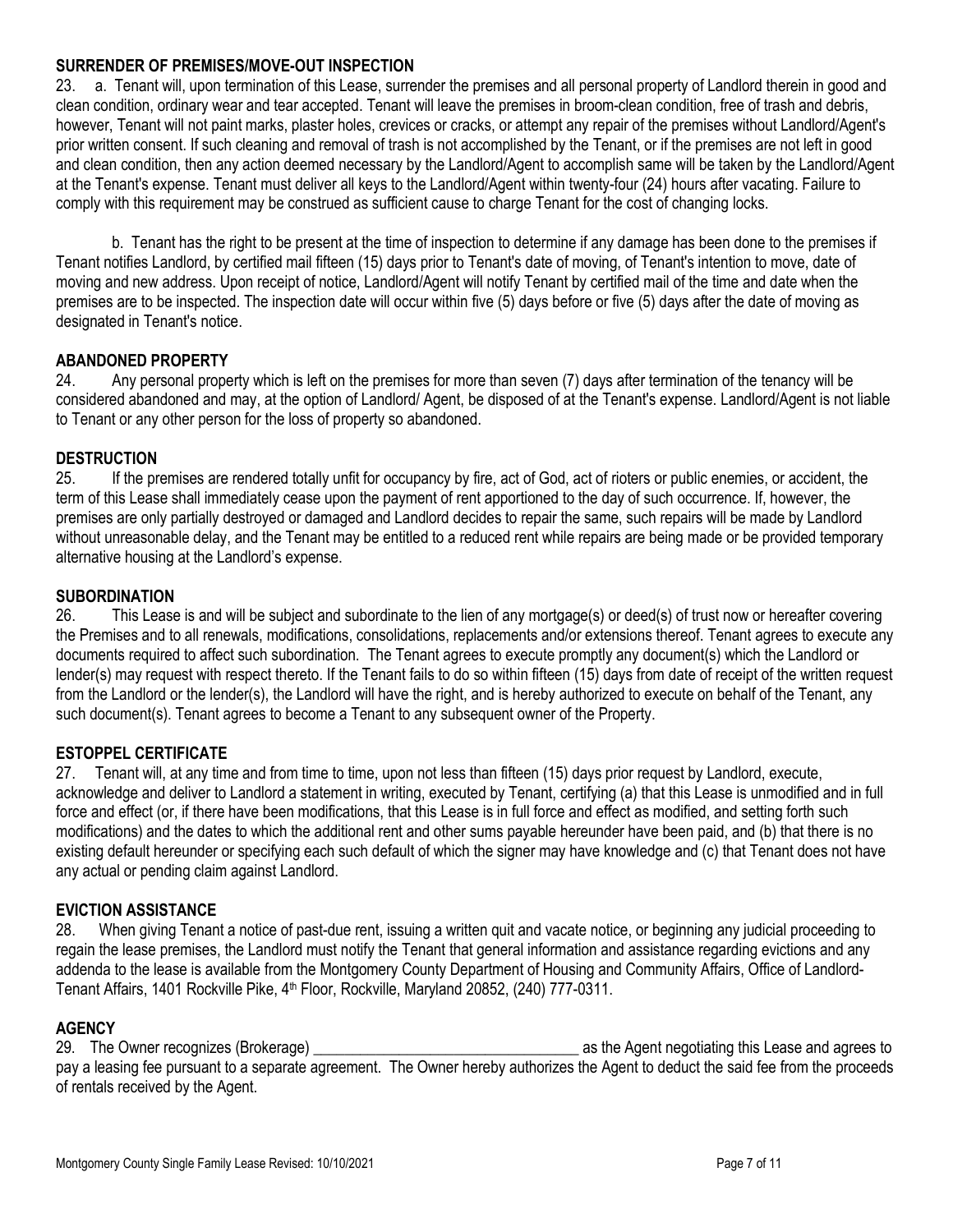#### **MANAGEMENT**

30. These premises will be managed by **\_\_\_\_\_\_\_\_\_\_\_\_\_\_\_\_\_\_\_\_\_\_\_\_\_\_\_** (Owner/Agent). In the event Agent is acting in the capacity of rental agent solely to procure a Tenant, it is understood that all payments hereunder made to Agent will be transferred to Owner and that Agent is acting as a conduit of funds. Accordingly, Owner and Tenant agree that Agent is not liable or responsible for the funds after they are transferred to Owner. Owner will abide by the terms of Paragraph 3 of this Lease Agreement regarding the Security Deposit. Tenant and Owner agree that Agent is not liable for any violations or breach by Owner or Tenant of the terms of this Lease or applicable State, County, or local laws.

# **AUTHORIZATION TO INSTALL KEYBOX**

31. The Tenant agrees that during the last sixty (60) days of this Lease Agreement or any extension thereof, the Landlord/Agent may install a Keybox on the door of the property for the convenience and use of any authorized real estate salesperson and/or broker to show the property to prospective Tenants/Purchasers, mortgagees, inspectors, contractors, exterminators, appraisers or other necessary parties during normal business hours including weekends except as otherwise may be agreed upon by the Tenant and the Landlord/Agent. Tenant agrees for himself/herself, heirs, and assigns to completely indemnify, save and hold harmless said Landlord/Agent and its brokers, salespeople, cooperating brokers, agents, the Greater Capital Area Association of REALTORS®, Inc. and all above parties from all claims, loss or liability arising from the use of the Keybox unless occasioned by the negligent omission, commission, fault or other misconduct or violation of law as determined by a court of law. INIT.

# **CANCELLATION BY TENANT IN INITIAL TERM FOR REASONABLE CAUSE BEYOND THE TENANT'S CONTROL.**

32. a. The initial term of this Lease may be terminated upon thirty (30) days written notice issued to Landlord/Agent due to involuntary change of employment from the Washington-Metropolitan Area, death of major wage earner, unemployment; Tenant or Tenant's child being a victim of domestic violence; Landlord harassing the Tenant or violating the Tenant's privacy rights; Tenant or Tenant's spouse being 62 or older, no longer able to live independently, and needing to move to a nursing home or other senior housing; Tenant being incarcerated or declared mentally incompetent; or for any other reasonable cause beyond Tenant's control. Tenant must provide Landlord/Agent with written proof of such involuntary change in employment of greater than 25 miles from the Washington-Metropolitan Area. If death of major wage earner, unemployment, or other reasonable cause beyond Tenant's control is claimed, Tenant must specify the cause(s) in writing to Landlord/Agent and must include appropriate documentation thereof. If reasonable cause beyond Tenant's control is claimed other than death of major wage earner or unemployment, Landlord/Agent may verify and accept or reject such claim. In the event of termination under this provision, Tenant may be liable for a reasonable termination charge not to exceed the equivalent of one (1) month's rent at the rate in effect as of the termination date, or the actual damages sustained by the Landlord due to early termination of the tenancy, whichever is the lesser amount. The termination charge is to be in addition to the total rent due and owing through said termination date.

b. The initial term of this Lease may be terminated upon thirty (30) days written notice issued to Landlord/Agent due the Landlord's failure to correct a violation of applicable law that adversely affects the immediate health and safety of the tenant, as described in Section [29-22\(](https://codelibrary.amlegal.com/codes/montgomerycounty/latest/montgomeryco_md/0-0-0-14774#JD_29-22)b)(1) of the County Code, in the Tenant's unit or a common area available for use by the Tenant, within 30 days after being ordered to do so by the Department if: (A) the Tenant has allowed the Landlord access to make the required repairs; and (B) after reinspection within the prescribed time period, the Department determines that the violation has not been corrected. In this instance, the Tenant is not liable for rent after the 30 days' notice period.

# **MILITARY CLAUSE**

33. In the event Tenant is a member of or subsequently enlists into, the Army, Navy, Air Force, Marine Corps, Coast Guard or member of the National Guard under call to active service authorized by the President of the United States or Secretary of Defense for more than 30 consecutive days for purpose of responding to a national emergency, declared by

the President and supported by Federal funds and if Tenant subsequently receives permanent change of station orders or temporary change of station orders for 90 days or more, including release from military service. Tenant may terminate the lease upon delivering written notice to the Landlord/Agent with proof of his/her assignment. Written notice is effective upon personal delivery, delivery by private business carrier or by placing the written notice in the mail, with return receipt requested. Termination will be effective 30 days after the first date on which the next rental payment is due and payable after the date on which the notice is delivered in the case of a month to month tenancy. For any other tenancy, termination is effective on the last day of the month following the month in which the notice is delivered. The Tenant must pay rent through the effective date of termination, on a prorated basis. Tenant is also responsible for the cost of repairing damage to the premises caused by the tenant, if any. This clause also applies to those persons who receive orders releasing them from military service. The Landlord/Agent will refund the security deposit less deductions for unpaid rent and damages, if any, within 45 days of the date of termination. These provisions apply as well to dependents of Tenants who are members of military service at the time a lease is signed or who subsequently enlists into the military service.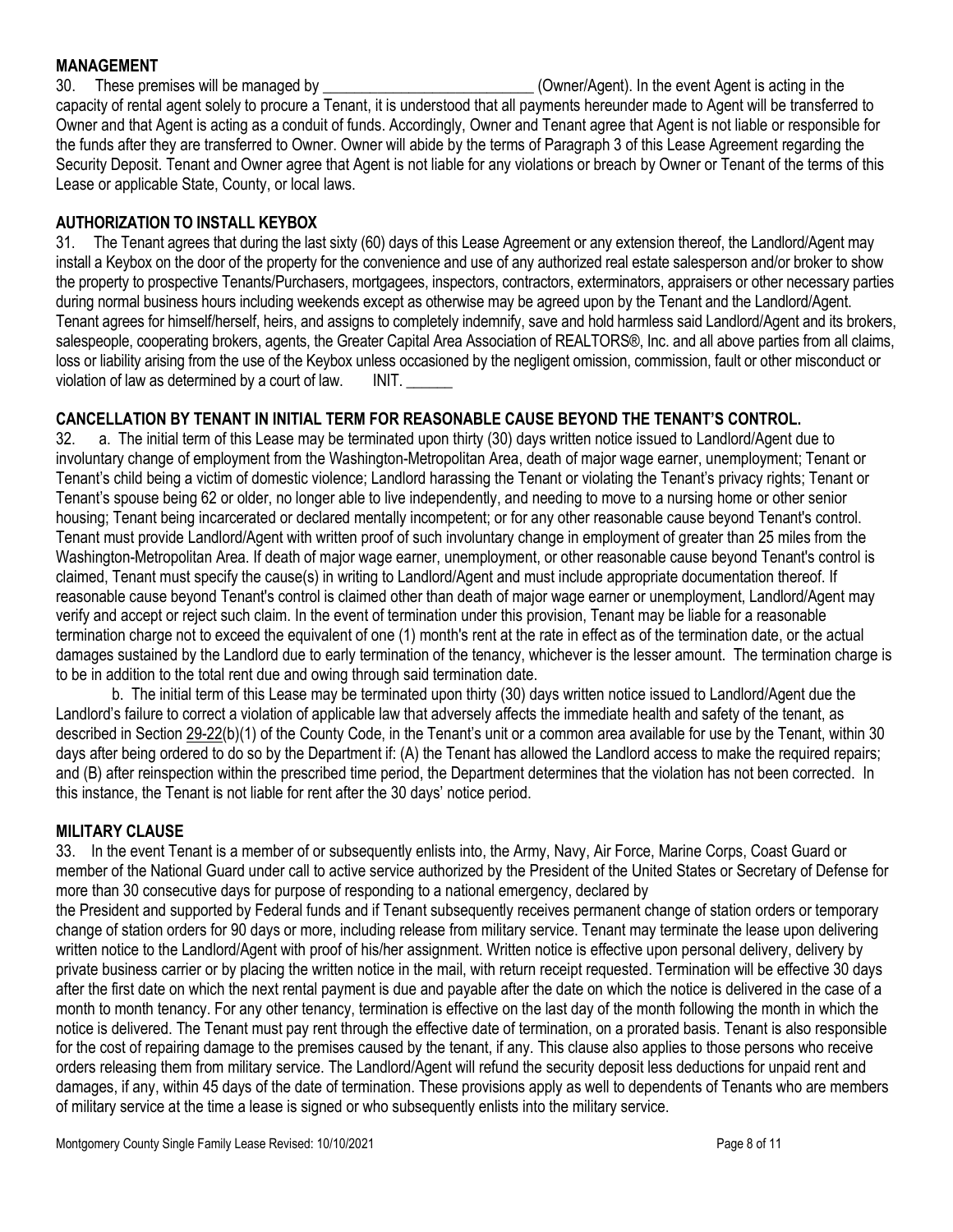#### **REQUIRED LICENSES**

34. The Landlord/Agent affirms that the rental facility is licensed in accordance with Montgomery County law. Licensing information can be obtained from the Montgomery County Department of Housing and Community Affairs, Office of Landlord-Tenant Affairs or Licensing and Registration Unit at (240) 777-0311.

#### **RENT INCREASES**

35. a. **Frequency and Amount.** Rent may not be increased more than once per twelve (12) month period. It may be increased after the initial term of this Agreement expires or twelve (12) months, whichever is greater.

 b. **Notice**. Ninety (90) days prior to the rent increase, written notice must be mailed to Tenant at Tenant's last known address. This notice may also serve as a notice to quit and vacate the premises in the event Tenant does not agree to pay the rent increase **if** such language is included in the notice. In the event Tenant fails to pay the increased rent and holds over beyond the period specified in the quit and vacate notice, Landlord may file suit to evict Tenant. The amount of rent due during this hold over period will be the increased rent. Tenant's timely payment of the increased rent will convert the tenancy month to month. If Tenant declines to accept *the adjusted rent and intends to vacate the premises at the end of the initial term or any extension thereof, Tenant must provide sixty days' written notice to the Landlord/Agent of Tenant's intention to vacate.*

#### c. **Each written rent increase notice must contain the following:**

- (1) The amount of monthly rent immediately preceding the effective date of the proposed increase (old rent), the amount of monthly rent proposed immediately after the rent increase takes effect (new rent), and the percentage increase of monthly rent;
- (2) The effective date of the proposed increase;
- (3) The applicable rent increase guideline issued under section 29-53 of the Montgomery County Code;
- (4) An offer for a two-year lease renewal or written notice as to why it is not being offered;
- (5) A notice that the tenant may ask the Department to review any rent increase that the tenant considers excessive; and,
- (6) Any other information the Landlord deems useful in explaining the rent increase.

#### **MISCELLANEOUS**

36. a. Tenant acknowledges that, if requested, Tenant did receive prior to this Lease execution a copy of the proposed form of Lease in writing, complete in every material detail, except for the date, the name and address of the tenant, the designation of the premises, and the rental rate without requiring execution of the Lease or any prior deposit.

b. If this Lease contains a Lease Option Agreement, then it must state: THIS IS NOT A CONTRACT TO BUY.

c. The conditions and agreements contained herein are binding on and are legally enforceable by the parties hereto, their heirs, personal representatives, executors, administrators, successors and assigns, respectively, and no waiver of any breach of any condition or agreement contained herein will be construed to be a waiver of the condition or agreement of any subsequent breach thereof or of this Lease.

d. Tenant received a Lease Summary that included a list of tenant rights and responsibilities in addition to this Lease as required by County law.

e. Tenant acknowledges that the statements and representations made in the signed application for said premises are true; that said statements have induced Landlord/Agent to enter into this Lease; that they are deemed a part of this Lease; and that the falsity of any of them constitutes a breach hereof and entitles the Landlord/Agent to the same relief as a breach of any other covenant or condition contained herein.

f. This Lease contains the final and entire agreement between the parties hereto, and neither they nor their agents are bound by any terms, conditions, statements, warranties or representations, oral or written, not herein contained. This Lease Agreement has been executed in duplicate and the Tenant acknowledges that a copy was delivered to him/her at the time the Lease was fully executed.

g. It is understood and agreed by the parties hereto that if any part, term, or provision of this Lease is held to be illegal by the courts or in conflict with any law of the state or county where made, the validity of the remaining portions or provisions are not affected, and the rights and obligations of the parties will be construed and enforced as if the contract did not contain the particular part, term, or provision held to be invalid.

h. Feminine or neuter pronouns will be substituted for those of masculine form. Tenant expressly warrants that they are of legal age and acknowledges that this warranty is being made for the purpose of inducing Landlord/Agent to lease the premises aforementioned.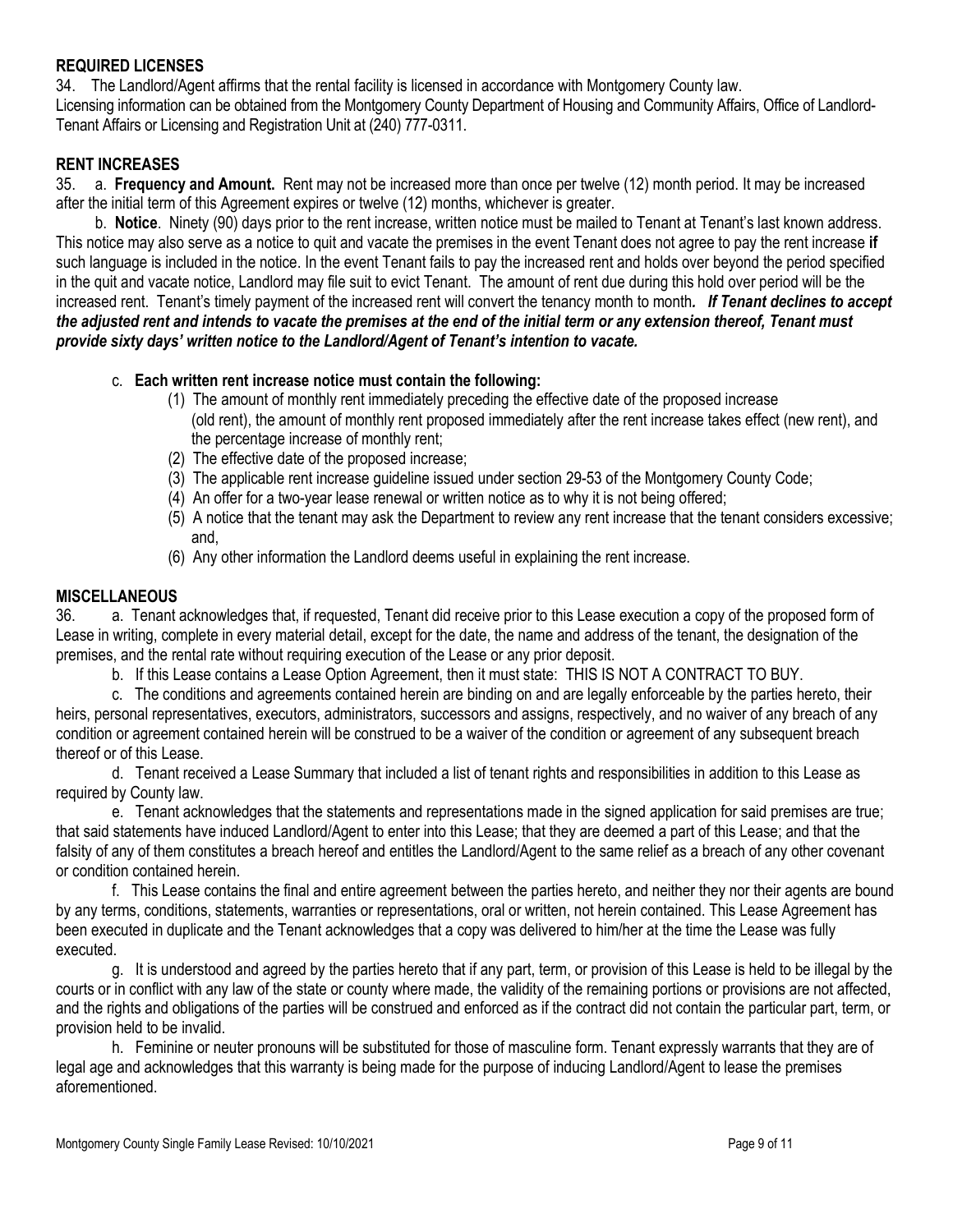i. The paragraph headings appearing in this Lease have been inserted for the purpose of convenience and ready reference only. They do not define, limit or extend the scope or intent of the paragraphs to which they appertain.

#### **TWO-YEAR LEASE OFFER**

37. Montgomery County law requires landlords, unless there is a reasonable cause otherwise, to offer all prospective Tenants lease agreements for initial terms of two (2) years and on each renewal. Such an offer may be accepted at the option of the prospective Tenant. Prior to entering this lease, the Tenant hereby acknowledges that: (initial and date one of the following options)

|  | а. | was offered and accepted a two-year lease term by the Landlord.                                                                                                                                                                                                                                                                                                                                                                |
|--|----|--------------------------------------------------------------------------------------------------------------------------------------------------------------------------------------------------------------------------------------------------------------------------------------------------------------------------------------------------------------------------------------------------------------------------------|
|  | b. | was offered but rejected a two-year lease term by the Landlord.                                                                                                                                                                                                                                                                                                                                                                |
|  | C. | received a copy of a written statement (attached to this Lease) in which the Landlord<br>asserts and explains a reasonable cause for failing to offer me a two-year lease term<br>and was advised of my rights to challenge such statement by filing a complaint with the<br>Montgomery County Commission on Landlord-Tenant Affairs, 1401 Rockville Pike, 4 <sup>th</sup><br>Floor, Rockville, Maryland 20852, (240) 777-0311 |

#### **NOTICES AND SERVICE OF PROCESS**

38. a. Unless otherwise designated as required by law, the names, addresses and telephone numbers of the Landlord and agent are set forth below. Notice to and service on the agent shall constitute notice to and service on the Landlord. If the Landlord/Agent changes address, the Landlord/Agent must notify the Tenant in writing within 10 days of the change. Whenever the ownership of the rental property changes hands, the transferor must notify the Tenant of the name, address and office location of the transferee within 10 days of the change. If the transferee is a corporation, the transferor must list the most current name and address of the resident agent of the corporation.

b. Any written notice regarding any of the provisions of this Lease must be given by **written** on behalf of all other Tenants to Landlord/Agent, and any written notice regarding any of the provisions of this Lease may be given by Landlord/Agent to any one Tenant. All Tenants agree that such notices given or received affect and apply, with equal force, to all Tenants, authorized occupants and, if applicable, co-signers and subtenants. Any notice, other than any notice regarding the final move-out inspection, is effective upon hand delivery or three (3) days after deposit into the U.S. Postal Service, first-class postage prepaid.

#### **RECEIPTS**

39. Landlord/Agent agrees to provide to the Tenant a written receipt for payment of rent if the Tenant pays with cash or a money order or upon request by the Tenant, regardless of method of payment. If the Tenant pays via portal designated by the landlord, no additional fee will be charged for this service. This Lease shall serve as a receipt for the security deposit.

#### **EMERGENCY NUMBER**

40. In the event of an emergency affecting the health, safety, or welfare of the Tenant or any property thereof, the Tenant may contact the Landlord, or its agent, at any time by calling the following emergency number:

\_\_\_\_\_\_\_\_\_\_\_\_\_\_\_\_\_\_\_\_\_\_\_\_\_\_\_\_\_\_\_\_\_\_\_\_\_\_\_\_\_\_\_\_\_\_\_\_\_\_\_\_\_\_\_\_\_\_\_\_\_\_\_\_\_\_\_\_\_\_\_\_\_\_\_\_\_\_\_\_\_\_\_\_\_\_\_\_\_\_\_\_\_\_\_\_\_\_\_\_\_\_\_\_\_\_\_\_\_ \_\_\_\_\_\_\_\_\_\_\_\_\_\_\_\_\_\_\_\_\_\_\_\_\_\_\_\_\_\_\_\_\_\_\_\_\_\_\_\_\_\_\_\_\_\_\_\_\_\_\_\_\_\_\_\_\_\_\_\_\_\_\_\_\_\_\_\_\_\_\_\_\_\_\_\_\_\_\_\_\_\_\_\_\_\_\_\_\_\_\_\_\_\_\_\_\_\_\_\_\_\_\_\_\_\_\_\_\_ \_\_\_\_\_\_\_\_\_\_\_\_\_\_\_\_\_\_\_\_\_\_\_\_\_\_\_\_\_\_\_\_\_\_\_\_\_\_\_\_\_\_\_\_\_\_\_\_\_\_\_\_\_\_\_\_\_\_\_\_\_\_\_\_\_\_\_\_\_\_\_\_\_\_\_\_\_\_\_\_\_\_\_\_\_\_\_\_\_\_\_\_\_\_\_\_\_\_\_\_\_\_\_\_\_\_\_\_\_ \_\_\_\_\_\_\_\_\_\_\_\_\_\_\_\_\_\_\_\_\_\_\_\_\_\_\_\_\_\_\_\_\_\_\_\_\_\_\_\_\_\_\_\_\_\_\_\_\_\_\_\_\_\_\_\_\_\_\_\_\_\_\_\_\_\_\_\_\_\_\_\_\_\_\_\_\_\_\_\_\_\_\_\_\_\_\_\_\_\_\_\_\_\_\_\_\_\_\_\_\_\_\_\_\_\_\_\_\_

| 41.<br><b>Additional Provisions.</b> Further Provisions and Additions: |
|------------------------------------------------------------------------|
|------------------------------------------------------------------------|

42. **Addendum attached.** Yes \_\_\_\_\_\_\_\_\_\_\_ No\_\_\_\_\_\_\_\_\_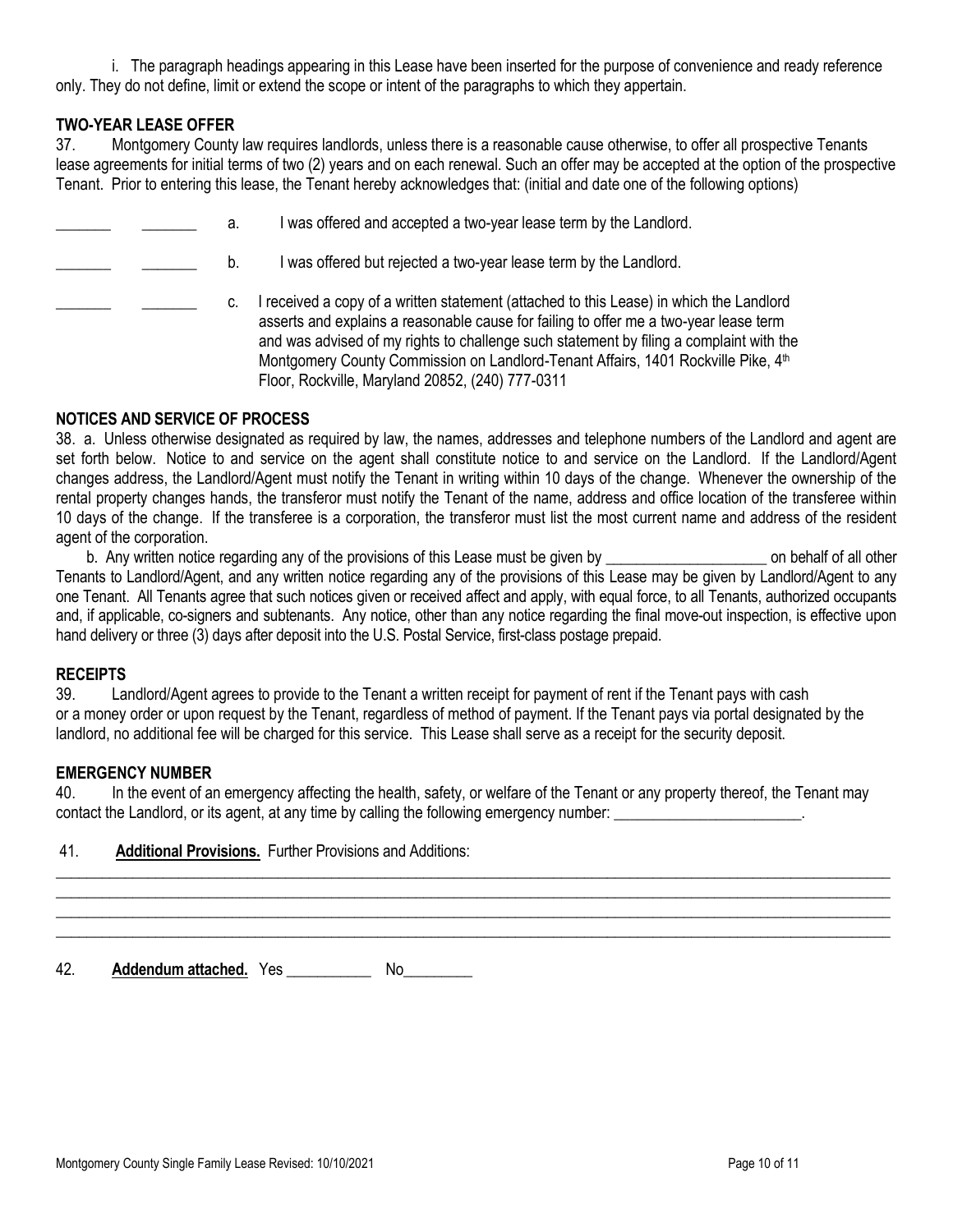IN WITNESS WHEREOF, the parties hereto agree to abide by all of the terms and conditions in this lease agreement.

| LANDLORD/OWNER:                                                          |              |                 | <b>AGENT:</b>                                       |              |             |
|--------------------------------------------------------------------------|--------------|-----------------|-----------------------------------------------------|--------------|-------------|
| <b>Name and Signature</b>                                                |              | <b>Date</b>     | Name and Signature                                  |              | <b>Date</b> |
| <b>Street</b>                                                            |              |                 | <b>Street</b>                                       |              |             |
| <b>City</b><br>Telephone #<br><b>Emergency Telephone #</b><br>TENANT(S): | <b>State</b> | <b>Zip Code</b> | City<br>Telephone #<br><b>Emergency Telephone #</b> | <b>State</b> | Zip Code    |
| Name                                                                     |              |                 | Signature                                           |              | Date        |
| Name                                                                     |              |                 | Signature                                           |              | Date        |
| Name                                                                     |              |                 | Signature                                           |              | <b>Date</b> |
| Name                                                                     |              |                 | Signature                                           |              | Date        |



Montgomery County Single Family Lease Revised: 10/10/2021 Company of the Country County Single 11 of 11